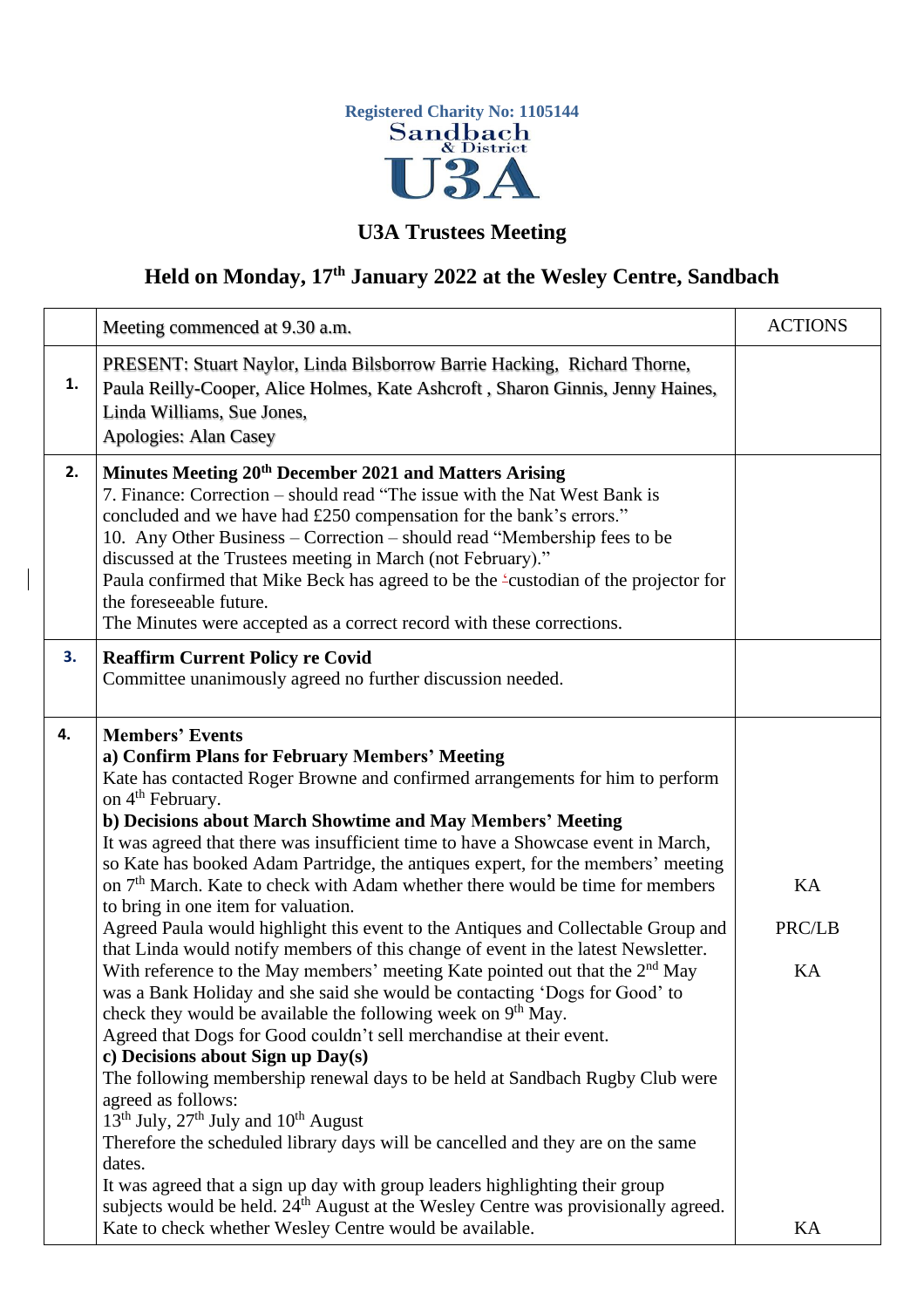| 4. | Continued /<br>It was agreed that this idea of involving the group leaders in the sign up day should<br>be discussed with them at the forthcoming Leaders Meeting on 26 <sup>th</sup> February.<br>d) 2023 Planning<br>Stuart said that 2023 would be the 20 <sup>th</sup> Anniversary of the start of Sandbach u3a.<br>He said he has spoken to Jayne from the town hall and she was keen that the town<br>should join in these celebrations. It was agreed a working party should be set up<br>and Sharon and Tricia have said they would like to be part of the group, together<br>with representatives from the town hall. Other members of the committee are<br>welcome to join.<br>Also 2022 is the 40 <sup>th</sup> Anniversary of the setting up of the u3a charity nationally.<br>Agreed to commemorate this in some way at a members' meeting.                                                                                                                                                                                                                                                                                                                                                            |                                    |
|----|---------------------------------------------------------------------------------------------------------------------------------------------------------------------------------------------------------------------------------------------------------------------------------------------------------------------------------------------------------------------------------------------------------------------------------------------------------------------------------------------------------------------------------------------------------------------------------------------------------------------------------------------------------------------------------------------------------------------------------------------------------------------------------------------------------------------------------------------------------------------------------------------------------------------------------------------------------------------------------------------------------------------------------------------------------------------------------------------------------------------------------------------------------------------------------------------------------------------|------------------------------------|
| 5. | <b>Groups</b><br>a) Group Co-ordinator Update<br>Paula said she had just been informed that Linda Richardson, Group Leader of<br>Early Modern History, would be moving out of the area so could not longer run the<br>group. So far no-one has come forward to take over as group leader, so the group<br>will be suspended.<br>Geoff Harrop is no longer able to be group leader of music appreciation and as no-<br>one has offered to replace him this group has been suspended for the rest of the<br>year.<br>b) Group Leaders' Lunch<br>An invite would be sent out as an email inviting all group leaders to the working<br>lunch to be held at the Golf Club on 26 <sup>th</sup> February. It was agreed that the invite<br>should be amended to say Group Leaders' Working lunch in the heading and also<br>in the body of the invite it should again say buffet working lunch. Agreed to delete<br>(lunch will be preceded by) 'a short u3a update'. Instead the following should<br>be inserted:<br>Discussion about fees for 2022-23 and update on Swish development.<br>Agreed all replies should be sent to Alice by 11 <sup>th</sup> February.<br>All committee members will be attending the lunch. | <b>PRC</b><br>AH                   |
| 6. | <b>Finance</b><br>a) Monthly Update<br>Richard said the first meeting of the working group on fees for 2022-23 had been<br>held last week.<br>b) Town Hall Booking and invoicing<br>Richard said there was a lack of consistency in the way the town hall issued our<br>invoices. Discounts were sometimes given but on an ad hoc basis and occasionally<br>a charge of £18 would be issued for use of the kitchen facilities. Agreed that<br>Sharon and Richard should organize a meeting with the Town Hall to discuss<br>whether a policy for charging u3a could be agreed.<br>c) Donation to our u3a<br>Richard reported that we have received a bequest from Marian Evans, a former<br>member, in her will of $£2,000$ . Agreed this should be used for a specific<br>purpose in memory of Marian. Agreed that ideas should be discussed at next<br>meeting.                                                                                                                                                                                                                                                                                                                                                   | RT/SG<br>b/f February<br>Agenda SN |
| 6. | Continued /                                                                                                                                                                                                                                                                                                                                                                                                                                                                                                                                                                                                                                                                                                                                                                                                                                                                                                                                                                                                                                                                                                                                                                                                         |                                    |

 $\overline{\phantom{a}}$ 

 $\vert$ 

 $\begin{array}{c} \hline \end{array}$ 

 $\vert$